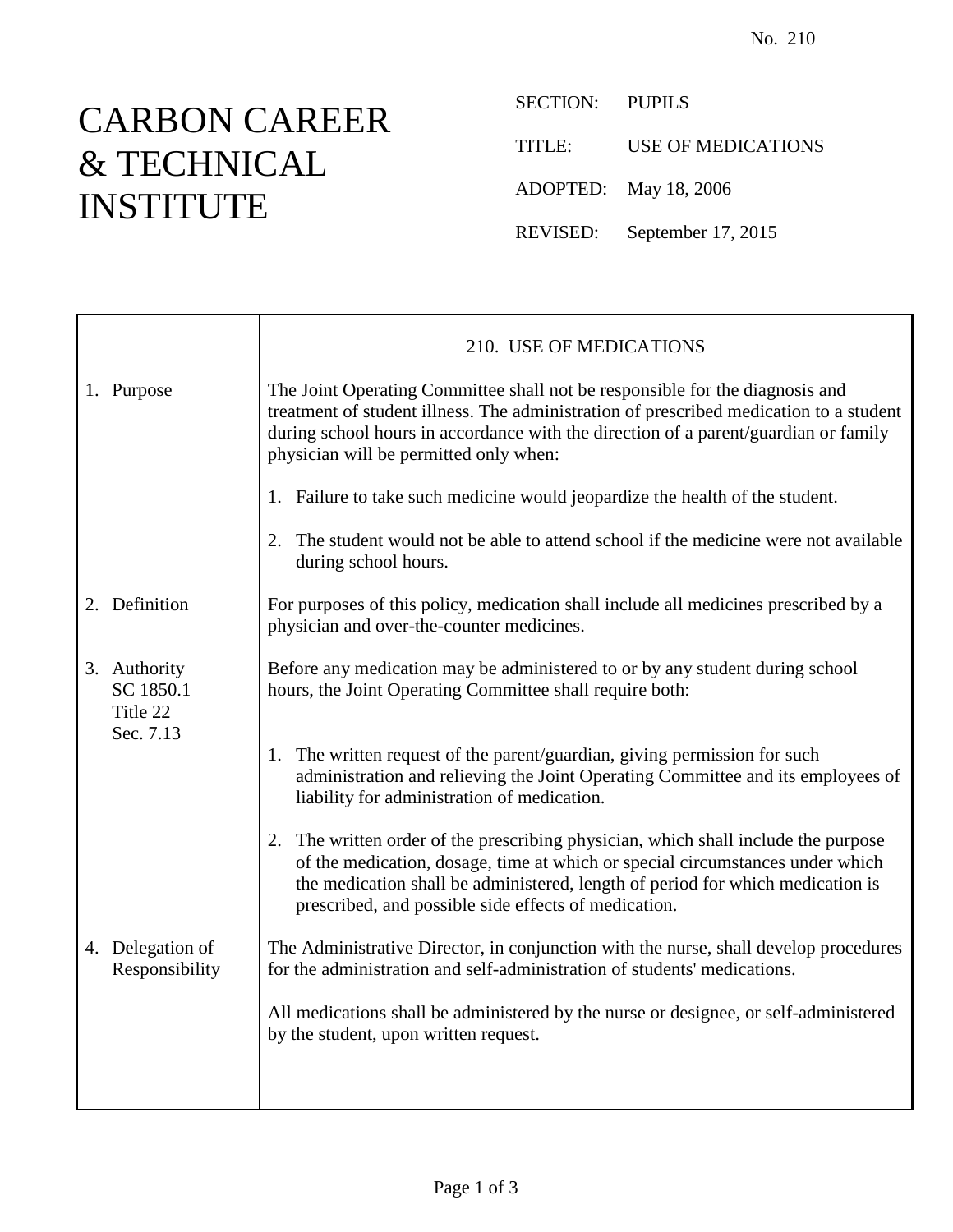|                  | All employees involved in administering or supervising self-administration of<br>medication shall receive appropriate training from the nurse before performing this<br>responsibility.<br>The building principal and nurse shall review regularly the procedures for<br>administration and self-administration of medications and shall evaluate<br>record keeping, safety practices, and effectiveness of this policy.                                                                                                                                                                                                                                                                                                                                                                                            |
|------------------|---------------------------------------------------------------------------------------------------------------------------------------------------------------------------------------------------------------------------------------------------------------------------------------------------------------------------------------------------------------------------------------------------------------------------------------------------------------------------------------------------------------------------------------------------------------------------------------------------------------------------------------------------------------------------------------------------------------------------------------------------------------------------------------------------------------------|
| Guidelines<br>5. | The school shall inform all parents/guardians, students and staff about the policy and<br>procedures governing the administration of medications.                                                                                                                                                                                                                                                                                                                                                                                                                                                                                                                                                                                                                                                                   |
|                  | The following guidelines pertain to students who need to take medication while in<br>school:                                                                                                                                                                                                                                                                                                                                                                                                                                                                                                                                                                                                                                                                                                                        |
|                  | The student shall present to the school nurse a note from the physician<br>1.<br>prescribing the medication listing the student's name, the date, the name of the<br>medication, the dosage to be taken and the time $(s)$ it is to be taken.                                                                                                                                                                                                                                                                                                                                                                                                                                                                                                                                                                       |
|                  | 2. Written authorization from the parent/guardian requesting and permitting the<br>school nurse to administer the specified dosage at the specified time or times<br>shall be presented to the school nurse. The authorization is good for one school<br>term, and each container of medication shall be labeled with the patient's full<br>name, dosage, and time $(s)$ it is to be taken.                                                                                                                                                                                                                                                                                                                                                                                                                         |
|                  | 3. The student shall take the medication in the presence of the school nurse.                                                                                                                                                                                                                                                                                                                                                                                                                                                                                                                                                                                                                                                                                                                                       |
|                  | 4. A complete written record shall be maintained on each student receiving<br>medication. The time of each dose is to be recorded and initialed by the school<br>nurse.                                                                                                                                                                                                                                                                                                                                                                                                                                                                                                                                                                                                                                             |
|                  | 5. Parents/Guardians of students requiring long-term medication shall maintain<br>close communication with the school nurse.                                                                                                                                                                                                                                                                                                                                                                                                                                                                                                                                                                                                                                                                                        |
|                  | Some students may have special medical problems that may require a special or<br>supplemental dietary program, e.g. diabetics requiring milk and/or orange drink at<br>times other than normal meal periods, special variation of cafeteria meals, etc. In<br>cooperation with the parents/guardians, the school nurse, cafeteria manager, or other<br>school personnel shall when possible, attempt to facilitate the special needs of<br>students while they are in school as directed by the family physician. Parents/<br>Guardians shall be responsible for acquiring written directions from the family<br>physician and submitting this information to the school nurse. If necessary, the<br>school nurse shall contact the physician for any clarification of the directions and<br>will disseminate same. |

L